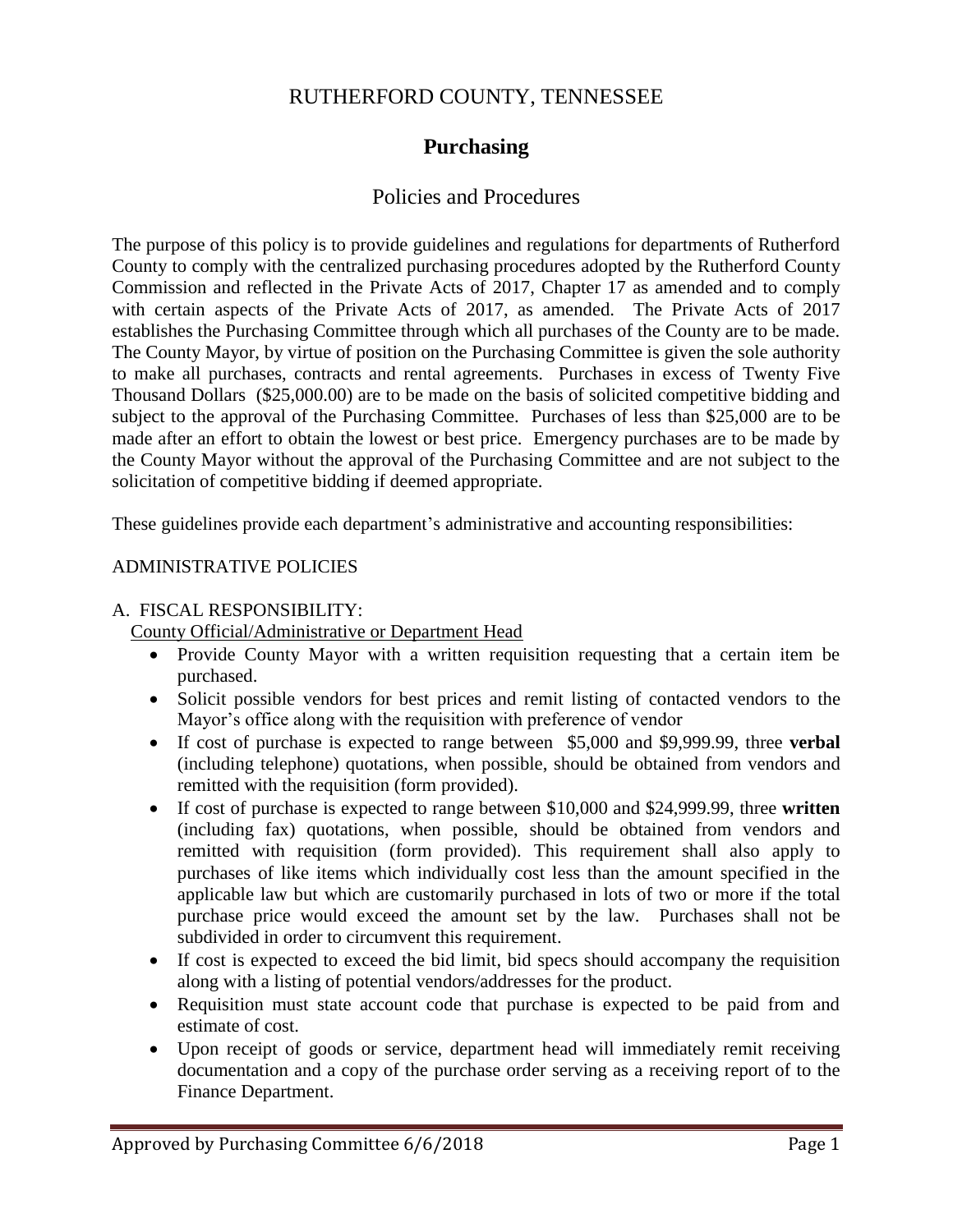- Retain on file a copy of all information accumulated regarding the purchase.
- Purchases made without proper authorization County official/department head will be required to complete the Authorization for Payment form and remit said form to the County Mayor for approval when proper purchasing procedures were not followed. Find forms at the following address: http://rutherfordcountytn.gov/finance/forms.htm ).
- If County official/department head fails to obtain a purchase order prior to making a purchase, invoice and receiving documentation (packing slip, etc.) should be remitted directly to the Finance Department, along with the Authorization for Payment form approved by the County Mayor.
- All contracts for the rental or lease of real estate, machinery or other equipment and contracts for service/maintenance agreements (copiers, office equipment, etc.) will be executed by the County Mayor only. A requisition for the rental of such should follow the same procedures as a purchase and should be remitted to the County Mayor so that the arrangement can be made.
- Requisitions for blanket purchase orders for routine purchases from local vendors for smaller office supplies and maintenance supplies shall follow the same procedure as individual purchase orders. The department head will be responsible for keeping track of how much is left on the blanket purchase order and issue a new requisition when the original authorization is depleted. The receiving copy of the blanket purchase order should be remitted to the Finance Department with the final invoices so that the Finance Department will know to close that purchase order.
- Emergency Purchases Emergency purchases will follow the same procedures noted above but may not have to follow advertisement of bids regulations if deemed appropriate by the County Mayor. **Emergency purchasing does not include conditions arising from the neglect or indifference in anticipating normal needs.**  Upon requisitioning for an emergency purchase, detail documentation of the emergency must accompany the request.

County Mayor's Office

Upon receipt of a properly filed requisition, verification of funding is to be made.

If item does not exceed the bid limit, and funding is available:

- Verification of vendor contacts noted on the requisition may be made.
- A purchase order for the goods or service will be issued. The signed original purchase order will be sent back to the requesting department to place order. (Purchase order will indicate to vendor to send invoice directly to the Finance Department).
- A copy of all issued purchase orders will be forwarded to the Finance Department.
- A copy of the purchase order will be maintained by the County Mayor's office and filed in an appropriate manner.

If item exceeds the bid limit, and funding is available:

- Bid specs will be advertised in the newspaper at least ten (10) days prior to meeting of the Purchasing Committee and invitations to bid will be sent to potential vendors.
- After due advertisement, bids received will be opened in a public meeting of the Purchasing Committee.
- Upon approval by the Purchasing Committee, a purchase order will be issued and sent to the vendor.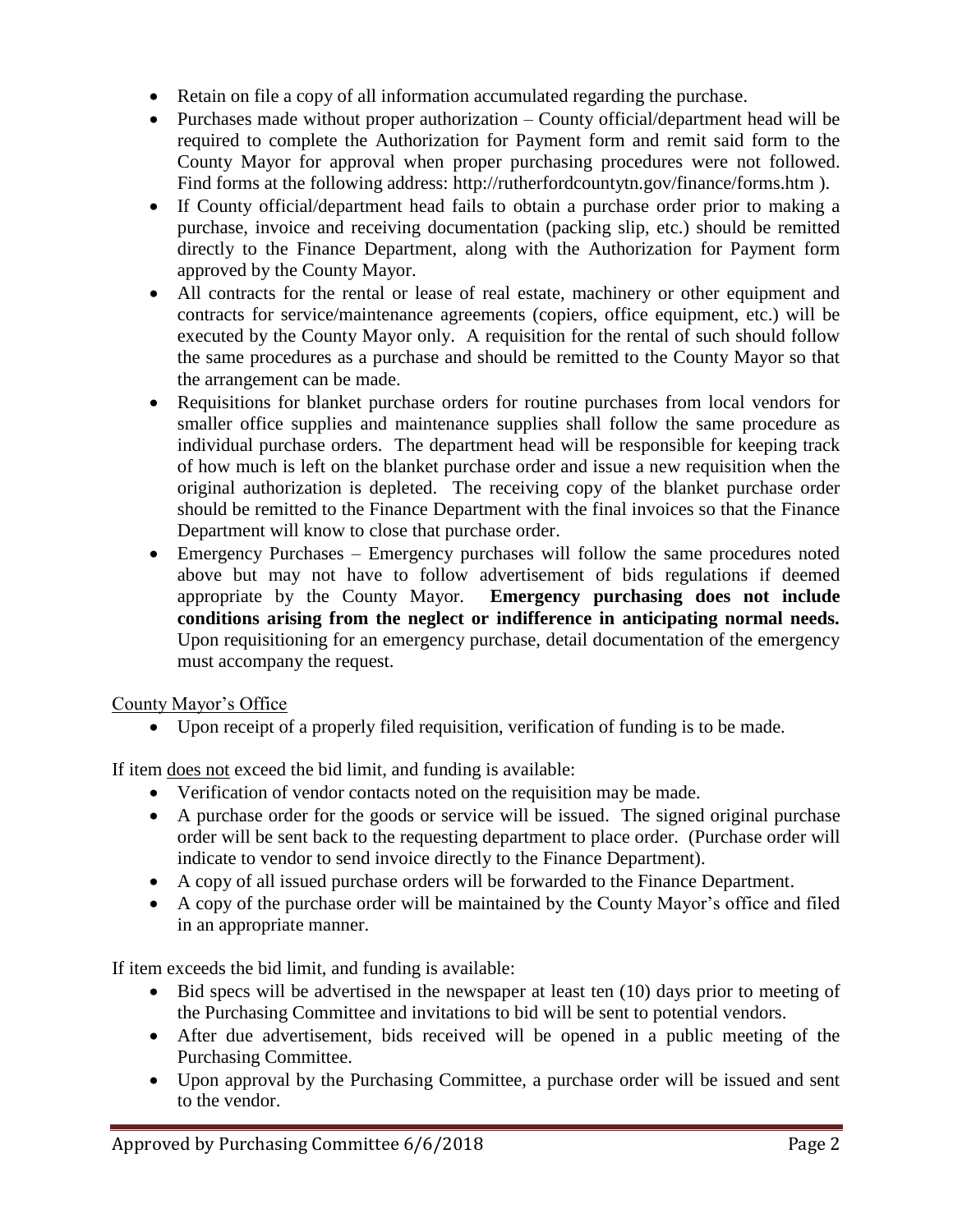- The original approved purchase order will be remitted to the originating department head indicating the County's commitment.
- One copy of the purchase order will be forwarded to the Finance Department
- A copy of the purchase order will be maintained by the County Mayor's office and filed in an appropriate manner.
- It will not be the responsibility of this office to issue a purchase order when purchase commitments have already been made.

If item did not follow proper purchasing procedure:

- Approve Authorization for Payment form submitted by department head explaining why proper purchasing procedures were not followed.
- Present such documentation to the Purchasing Committee for their review at the next available meeting.

Emergency Purchases:

 The same procedures shall be followed for obtaining a product. If time does not permit the advertising for bids, a purchase order can be issued without such. Detail documentation shall be required of the department head explaining the emergency and such documentation shall be presented to the Purchasing Committee for their review at the next available meeting.

Finance Department

- Accumulates/matches information received by department heads and County Mayor (purchase order, receiving report and documentation).
- When an invoice is received from a vendor or by a department that has not followed the proper purchasing procedure, an Authorization for Payment form shall be requested from the department head to explain why the purchase did not comply with adopted guidelines. Payment of said invoice will be made after this form has been completed by the department head, approved by the County Mayor and remitted to the Finance Department.
- Keys in appropriate information for payment to vendor.

#### B. ACCOUNTING:

Finance Department

- Pre-audit of invoices for accuracy and validity
- Reconciliation of o/s purchase orders to encumbered amounts
- Reconciliation of monthly statements for vendors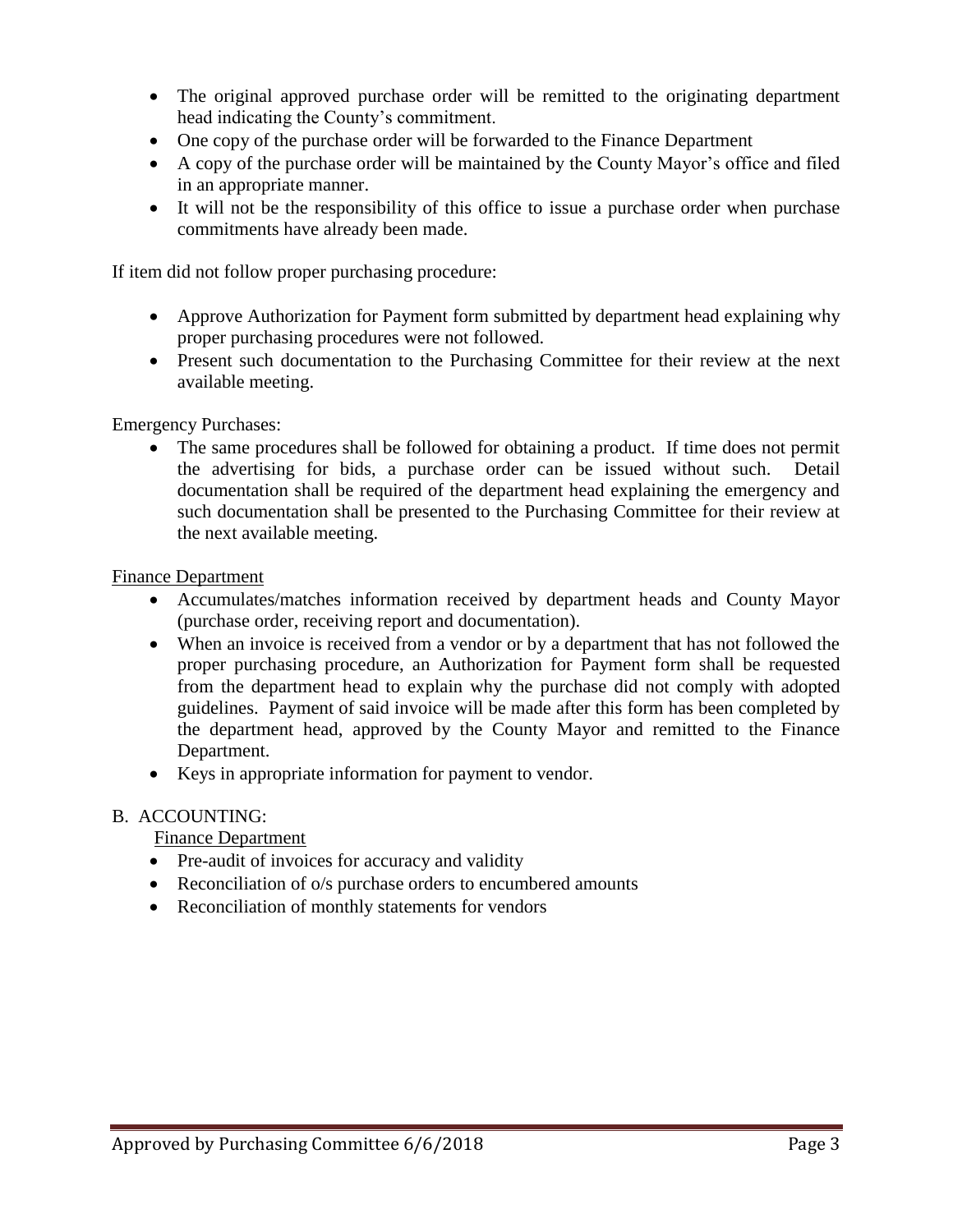#### **Forms to be used:**

Requisition (2 copy) – copy for department head, copy for County Mayor's office

- Used to document solicitation of prices from vendors
- Used to identify items to purchase

Purchase Order (5 copy) –

- Original for vendor (sent back to requesting department)
- Copy maintained by County Mayor
- Copy to Finance Department for control purposes
- Copy for requesting department to be used as receiving copy to Finance Department
- Copy for requesting department for control purposes

*Original PO will be sent back to requesting department who will be responsible for making copies for retention and submission (receiving copy) to the Finance Department when the purchase has been completed.*

Authorization for Payment Form – Used to document explanation for not following proper purchasing procedures

Disbursement Request Form – Used for certain exempted payments

PO Balancing Report – Used for payments associated with a blanket purchase order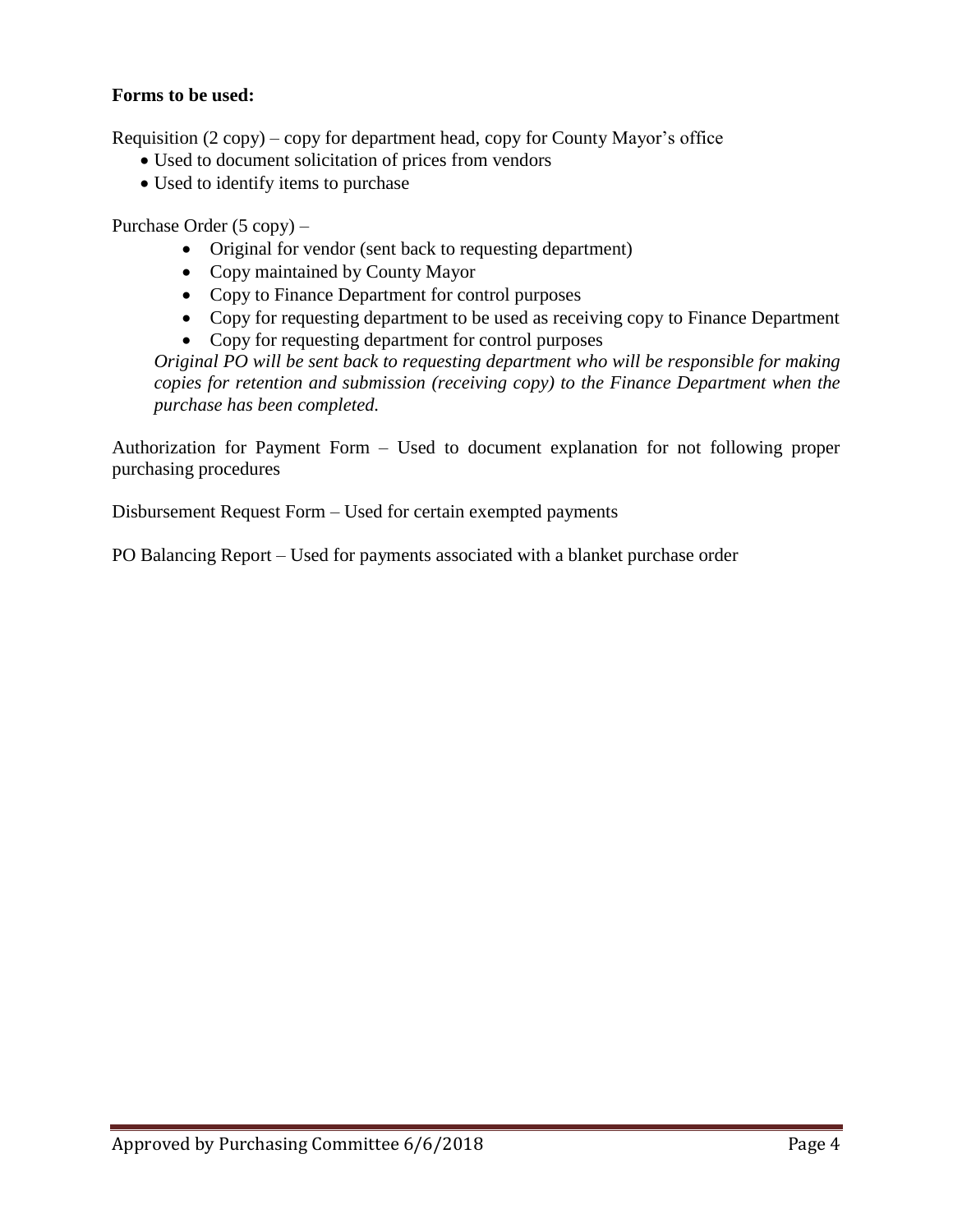#### **CLARIFICATIONS OF PURCHASING PROCEDURES**

In County Government, a purchase order system serves as a vital internal control procedure over disbursements. At the individual department level, the purchase order (PO) is used to inform staff that there are limits to their ability to commit the expenditure of County funds. The PO also allows the department to "ration" their appropriation in an effort to avoid the need for budget amendments. The department can direct that only certain employees may initiate a purchase requisition, thus assigning the responsibility to those employees to monitor expenditures against their purchase order. The Purchasing Agent and the Finance Department rely on POs to help measure the rate at which appropriations are being exhausted. Below is a summary of some concerns certain departments have expressed and is an attempt to further clarify these matters.

**1. EXEMPTIONS FROM PURCHASE ORDER REQUIREMENT**. – Certain items were exempt by law from this requirement. We have identified other items which should not require PO authorization, and the Budget and Finance Committee accepted these items as additions to the list. The complete list of exempt items is listed below. *Please note that these purchases also do not require completion of the Authorization for Payment form.* We have included a standard form entitled "Disbursement Request" to transmit these items directly to the Finance Department for payment. These items were approved by the Budget Committee on October 10, 1996 and August, 2017.

- Utilities Including water, telephone, cellular phones, gas and electric bills
- Postage and shipping costs
- Travel reimbursements
- Seminars
- Dues
- Memberships
- Subscriptions
- Drug & medical costs for inmates
- Refunds (Ambulance Service overpayments and
- Building Codes refunds for voided building permits)
- Payroll costs
- Court costs
- Lease payments
- Maintenance agreements
- Nonprofit contributions
- Insurance and surety premiums
- Debt related payments

**2. BLANKET PURCHASE ORDERS**. – Trying to minimize the stress of complying with the procedures, departments were allowed to utilize blanket purchase orders in many instances. This practice is not considered the most desirable method of controlling expenditures, but is necessary to avoid undue complication in the system. Blanket purchase orders for items required each month should be limited to 1/12 the yearly estimated expense. However, this is strictly left to the discretion of the County Mayor. If you have unusual circumstances which warrant a higher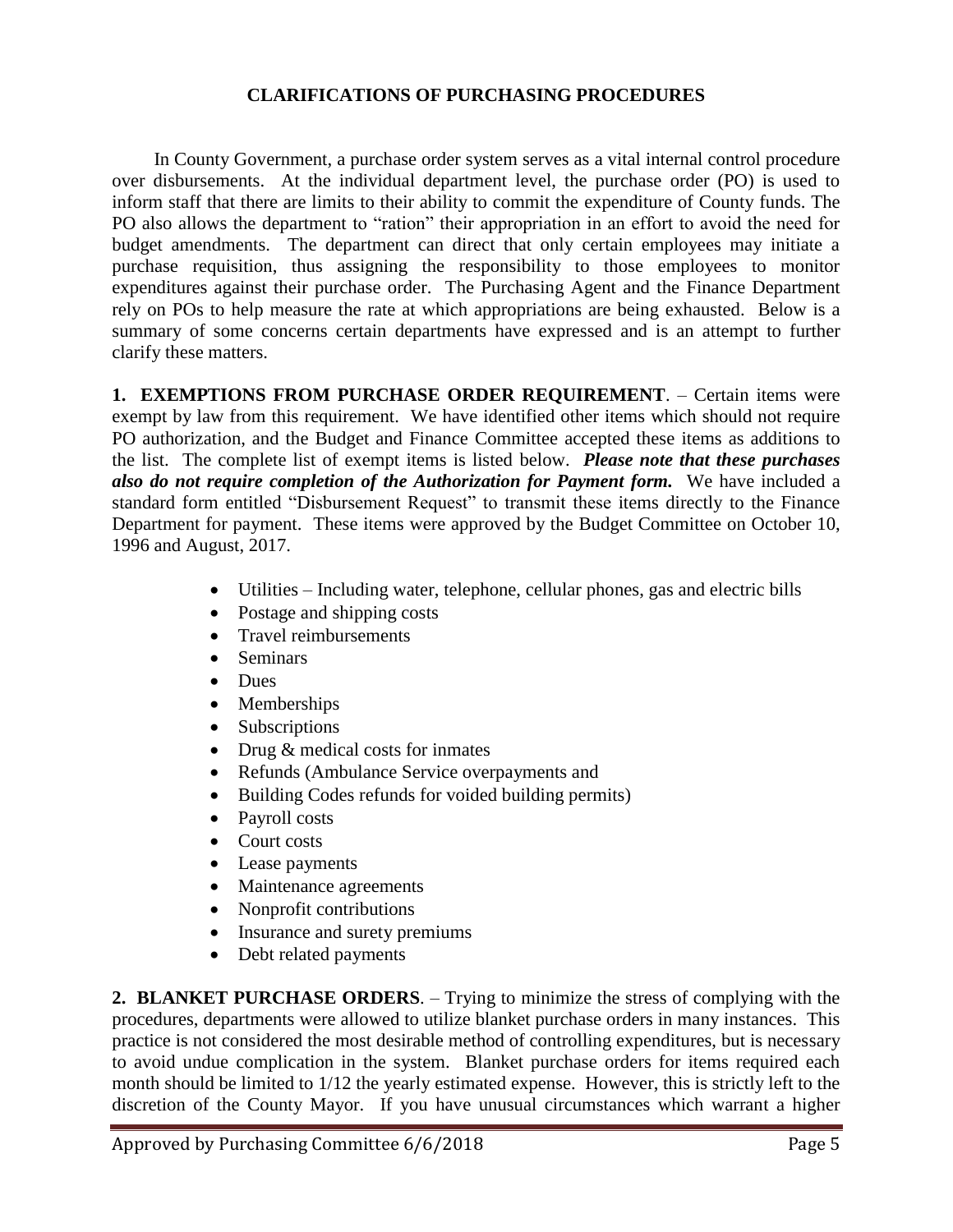limit, please advise the County Mayor. The policy requires the department to monitor expenditures against blanket POs, and to request a new blanket PO when the first one is depleted. Attached is a form that most departments utilize to monitor the balance of blanket POs. In some cases, invoices may not be reported to your designated person until the balance has been exhausted, resulting in purchases exceeding the PO. In these cases refer to number 3 below.

**3. PURCHASES EXCEEDING THE PURCHASE ORDER LIMIT** – In some cases the amount of the purchase exceeds the amount of the PO. The PO is in many cases an estimate of the amount of the purchase, and should not be viewed as the absolute limit of the authorized expenditure. We have discussed this with our auditors, who agree that we should be allowed to exceed the amount of the purchase order by a reasonable amount. Reasonable would be interpreted as ten percent (10%). In these cases, the invoices may be batched with the blue copy of the PO and sent o the Finance Department for payment. No further authorization is required. If purchases exceed the PO by more than ten percent (10%), the Finance Department may request that you complete an authorization for payment, so that the County Mayor may authorize this expenditure in excess of the PO.

**4. PURCHASES MADE WITHOUT A PURCHASE ORDER. –** Failure to comply with a County policy is an offense which may warrant a reprimand. Employees who make purchases without proper prior authorization should be advised that this is not allowable. If such a situation occurs, the department would then complete an authorization for payment form and submit along with the invoice to the County Mayor for approval. An example of this form is attached.

**5. CHANGES TO ACCOUNT CODES. –** The Finance Department private act requires that we ensure that all purchases are charged to the appropriate account code. This usually takes place when the County Mayor's staff reviews the PO or the authorization for payment. In either case, a copy of the changed document will be provided to the department.

**6. VENDOR INQUIRIES AND/OR COMPLAINTS –** Often vendors call your office and/or ours to determine the status of an expected payment. We will attempt to resolve these matters to the satisfaction of the vendor. However, we must work within the limits that our staffing will allow. For that reason we require invoices to be submitted for payment at least three days prior to our bill normal paying dates. Our normal bill paying dates expressed to vendors is the  $10<sup>th</sup>$ and  $25<sup>th</sup>$ , or the last working day prior thereto each month (unless notified otherwise at times such as Christmas). Invoices submitted after those dates are considered late, and will more than likely be processed in a subsequent payment batch. If you have invoices ready for payment, please submit them to our office as soon as possible, to expedite the pre-audit process.

**7. COPIES OR HANDWRITTEN INVOICES –** The Finance Department private act requires this office to verify that all claims against the county are authentic and valid. Handwritten invoices on blank/notebook paper are unacceptable forms of documentation. We have asked that if a vendor delivers such invoices to you that you ask them to prepare a more formal invoice which should include the business name, mailing address and phone number. This will allow us to verify that the business is properly licensed. If the only documentation you have is a copy of an invoice, we ask that you explain the absence of the original, and verify that the original has not already been paid. The explanation may be made on the copy itself, or can be attached, but in any case should be signed by the person designated to approve invoices.